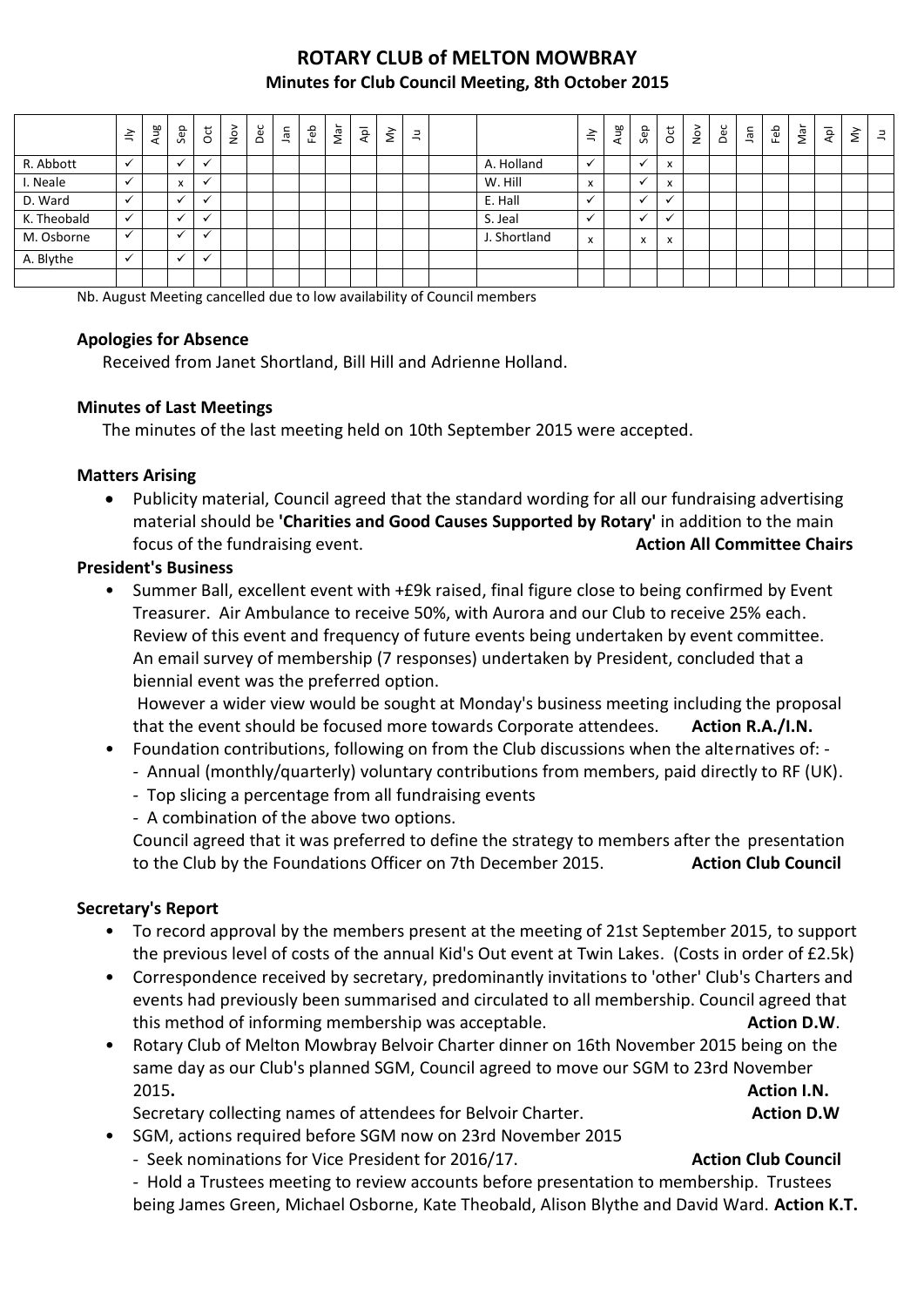# **Treasurer's Report**

The Treasurer reported balances of £6371 in the Club account, and £6804 in the Charitable Trust account.

The Trust account now includes the recently received reclaimed Gift Aid of £2765.82, although marginally lower than the amount forecast, this represents a major achievement by all involved in the process.

Membership fees, one member still to pay, Treasurer progressing**. Action K.T.**

'Teas for the Elderly' teas, hire of Burton Lazars Village Hall at £40 to be questioned with knowledge that booking is for a charitable event. **Action S.J./K.T.** Action S.J./K.T.

# **Diary**

• As recorded on website and 'Blue card', no present issues.

# **Membership (including Vocational)**

- Resignation of long serving member Peter Knowles reported.
- Communications with members who do not regularly attend meetings or events, Club Service have considered the problem - see later under Club Service.
- Recruitment of members remains the main priority, with one strong lead in progress, and 7/8 nominations as potential members from one Committee chair. The request for additional nominations from all members through their Committee chairs was reiterated.

**Action Committee Chairs**

- Recruitment open evening now planned for Jan/Feb 2016. The target of 7/8 new members over next 2 years remains. **Action All Members/M.O.**
- Satellite Club, David Morris progressing the resurrection of the club. **Action M.O./D.M.**
- Almoner, 2 widows of past Rotarians, along with one widow's daughter, attended a tea event on 27th September 2015. The event which was well received, was hosted by Michael and Diana Osborne, with Peter and Dorothy Briggs present. Plan to repeat in the future. Action M.O.

# **Club Service, Fundraising and Communications**

- Classic Vehicle event, £500 raised of which £200 agreed for QMC Helipad project with balance of £300 into Charitable Trust as advertised for 'local charities'. **Action K.T.**
- Council supported the request from Club Service/Fundraising for a £300 working fund to enable the committee to facilitate future fund raising events. To put to business meeting. **Action I.N.**
- Communications procedure for members who do not regularly attend events or meetings. Club Service to trial an information leaflet which could also be used for 'friends of Rotary, potential members etc. All Committee chairs would be required to support the proposal with information of their work. **Action I.N./All Committee Chairs**.
- Council agreed to recommend to members at 12th October 2015 business meeting that the annual Christmas gratuity to Sysonby Knoll staff be £200 for this year. **Action I.N.**
- The following list of events was planned by Club Service:
	- o Minor Sports v Aurora on Tuesday 13th October 2015, 32 attending.
	- o Support for concerto 16th October 2015, offers of help coming forward.
	- o Spice of India banquet buffet evening (Atul Dawda), Friday 13th November 2015.
	- o Belini's, meal at restaurant including guest speaker for 5th Monday on 30th November.
	- o Christmas dinner at Sysonby Knoll hotel, Monday 14th December 2015.
	- o Monday 21st December 2015, last lunch of year with Christmas roast and fellowship.
	- o Burn's Night, Ben Abbott agreed to organise on 30th January 2016 at Sysonby Knoll.
	- o 5th Monday in February, event to be defined.
	- o Charter dinner Monday 21st March 2016, speaker booked.
	- o Fundraising Quiz night at British Legion on 3rd March 2016.
	- o Fundraising treasure hunt with tea at Burton Lazars village hall on Sunday 24th April.
	- o Weekend away being considered for end 2016.